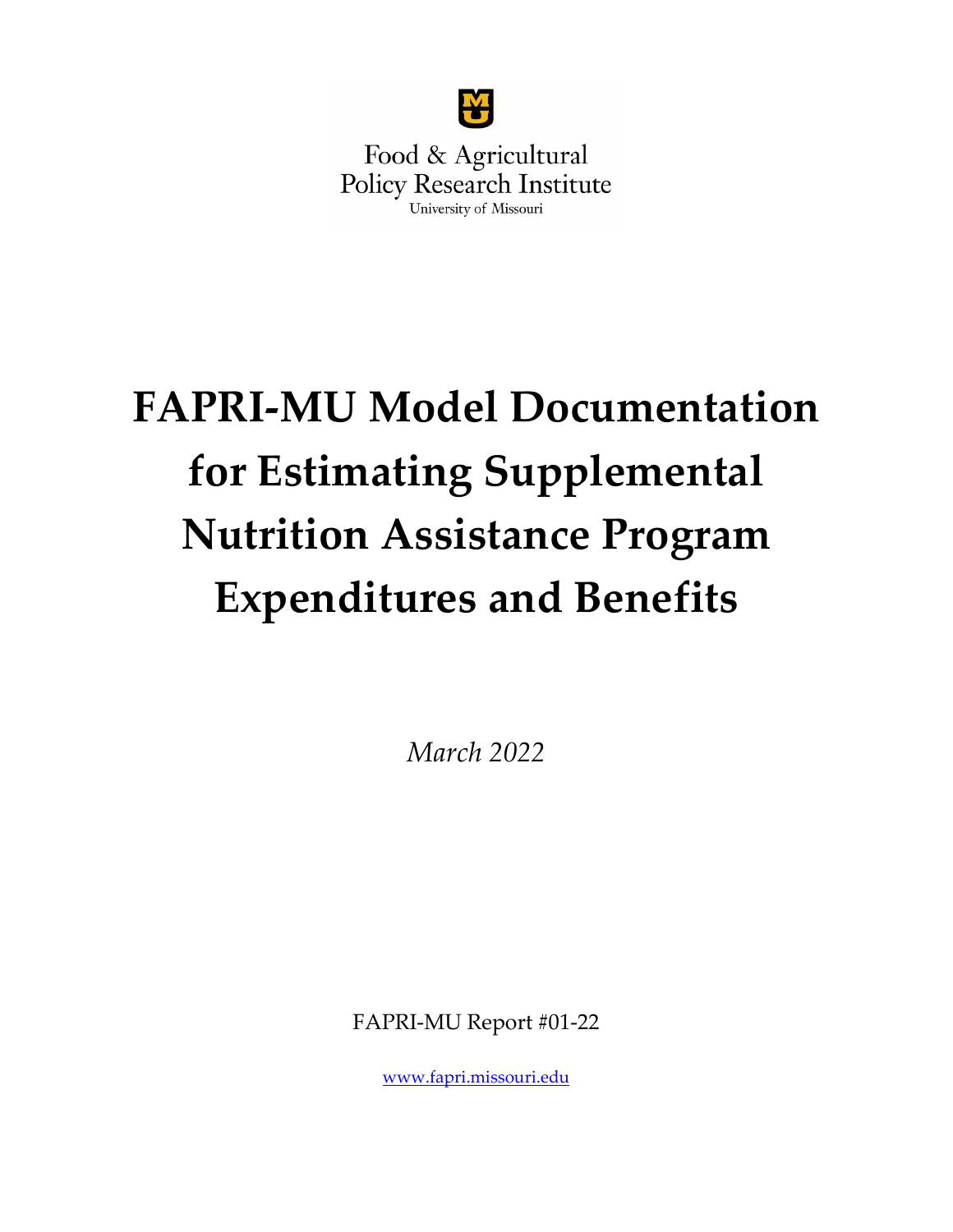Published by the Food and Agricultural Policy Research Institute (FAPRI) at the University of Missouri (MU), 200 Mumford Hall, Columbia, MO 65211. FAPRI-MU is part of the College of Agriculture, Food and Natural Resources (CAFNR).

#### [http://www.fapri.missouri.edu](http://www.fapri.missouri.edu/)

This material is based upon work supported by the U.S. Department of Agriculture, Office of the Chief Economist, under Agreement #58-0111-20-016, and the USDA National Institute of Food and Agriculture, Hatch project number MO-C1537173. Any opinion, findings, conclusions, or recommendations expressed in this publication are those of the authors and do not necessarily reflect the view of the U.S. Department of Agriculture nor the University of Missouri.

Any opinion, findings, conclusions, or recommendations expressed in this publication are those of the authors and do not necessarily reflect the view of the U.S. Department of Agriculture nor the University of Missouri.

The authors of this report are Hoa Hoang [\(HoangH@missouri.edu\)](mailto:HoangH@missouri.edu), Pat Westhoff [\(WesthoffP@missouri.edu\)](mailto:WesthoffP@missouri.edu) and Wyatt Thompson [\(ThompsonW@missouri.edu\)](mailto:ThompsonW@missouri.edu).

Permission is granted to reproduce this information with appropriate attribution to the authors and FAPRI-MU.

The University of Missouri–Columbia does not discriminate on the basis of race, color, religion, national origin, sex, sexual orientation, gender identity, age, genetics information, disability or status as a protected veteran. For more information, call Human Resource Services at 573-882-4256 or the US Department of Education, Office of Civil Rights.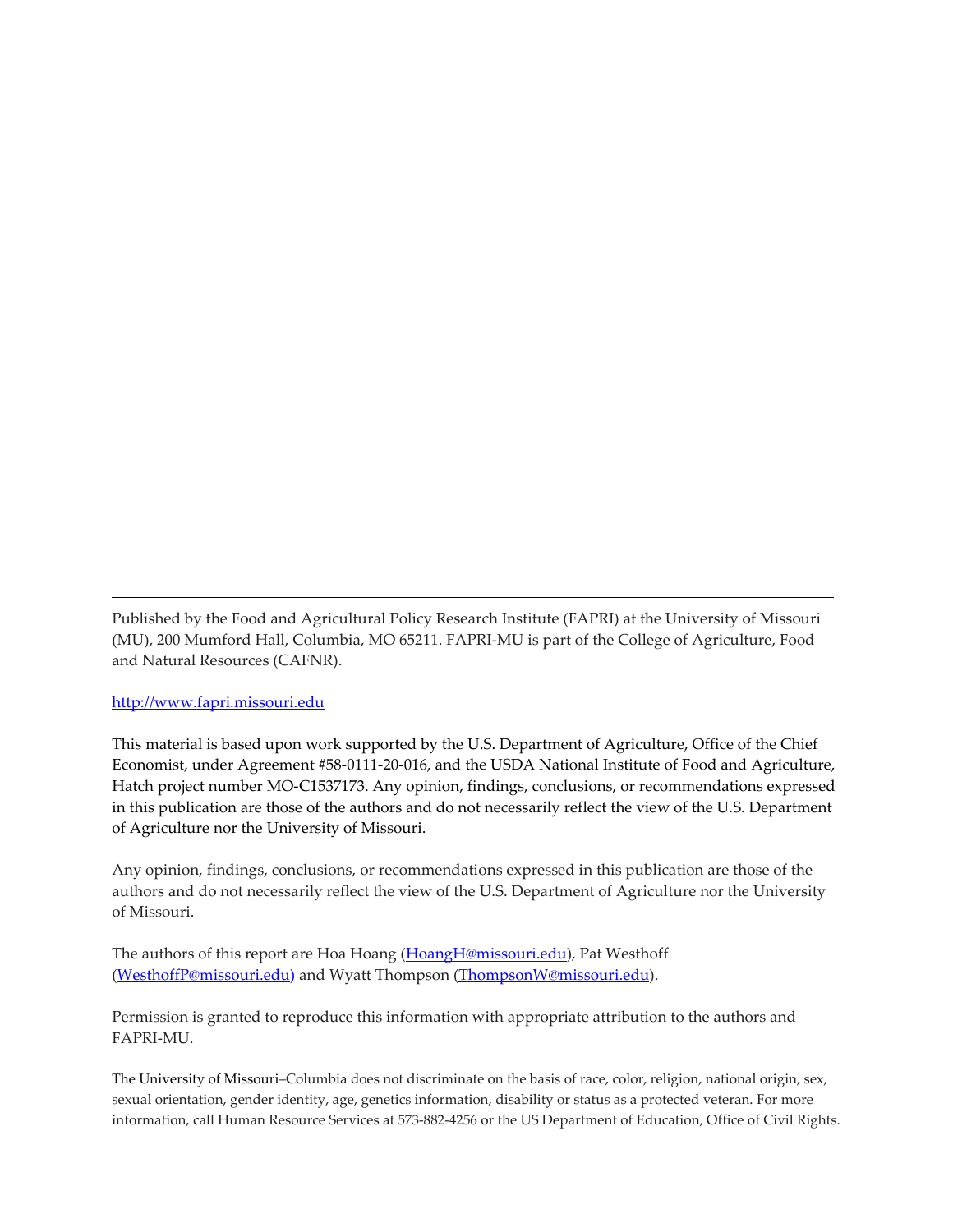#### **Introduction**

This report documents a model that estimates benefits and budgetary costs of the Supplemental Nutrition Assistance Program (SNAP). SNAP, formerly the Food Stamp program, is the nation's largest nutrition program and the largest program of any type operated by the U.S. Department of Agriculture (USDA). According to Congressional Budget Office's estimate, federal expenditures on SNAP account for about 80% of the projected Farm Bill program spending over the course of the next 10 years (CBO, 2021). [1](#page-2-0)

To better understand policy impacts on households as well as federal expenditures on the program, we develop a system of equations to project SNAP participation and expenditures. Model equations estimate the number of people eligible for SNAP benefits, the proportion of people who participate in the program, monthly benefit levels and total budgetary costs of the program. These variables are projected ten years into the future to support forward-looking program assessment and decision making. This SNAP outlook starts from the agricultural and related market projects published routinely by the Food and Agricultural Policy Research Institute at the University of Missouri (FAPRI-MU). More specifically, we utilize macroeconomic projections published by IHS Markit and food price projections from the Agricultural Markets and Policy (AMAP) team at the University of Missouri based on the FAPRI-MU outlook.<sup>[2](#page-2-1)</sup> Historical and current data are drawn from data series and reports published by government agencies such as USDA's Food and Nutrition Service, the Bureau of Labor Statistics and the Census Bureau. We use econometric regressions to estimate equation parameters but seek to maintain a balance between statistical and economic significance. We do not attempt to replicate statistical procedures that previous studies utilized for analyzing specific economic relationships historically, however we ensure that behavioral equations are consistent with program operations and key findings in the literature.

### **How SNAP works**

The main purpose of SNAP is to provide additional resources for low-income households to purchase food. As a counter-cyclical program, SNAP participation has been inversely correlated with the health of the economy. Federal- and state-level policies toward program eligibility and benefits also affect participation to a great extent. To be eligible for the program, a household first must meet the threshold for gross income. After deducting for eligible expenses such as shelter and child care costs, household net income must be below the federal poverty guidelines for the respective household size. The Thrifty Food Plan (TFP), which is intended to reflect the minimum cost to acquire a healthy diet, is used to establish maximum SNAP benefit levels. As a supplemental nutrition program, it is expected that a household should spend 30% of their net income on food, with SNAP making up the difference between that amount and the cost of the TFP. Therefore, the actual benefit receipt for most households with non-zero net income would be calculated as the difference between the maximum benefit level and the intended out-ofpocket spending.

By law, the maximum benefit levels are strictly tied to changes in USDA's estimate of the cost of the Thrifty Food Plan. In normal years, maximum benefit levels for each household size are adjusted for annual inflation in the cost of the TFP. To be precise, benefits for a fiscal year beginning on October 1 are based on benefits in the previous year and TFP inflation between June of the previous year and June of the current calendar year. Benefit levels are also sometimes subject to temporary increases as part of a policy response to mitigate the impact of economic recessions. For example, the maximum benefit level for one-person household was raised by 16% between 2008 and 2009 and fixed at \$200 from 2010 to 2013 owing to the American Reinvestment and Recovery Act. During the COVID-19 pandemic, the maximum benefit levels were going through two major updates: a temporary 15% increase starting in

<span id="page-2-0"></span><sup>&</sup>lt;sup>1</sup> Congressional Budget Office (CBO). (2021). Baseline Projections for Selected Programs. Available at https://www.cbo.gov/data/baseline-projections-selected-programs.

<span id="page-2-1"></span><sup>2</sup>The Food and Agricultural Policy Research Institute at the University of Missouri (FAPRI-MU). FAPRI-MU Baseline Outlook. Available at https://www.fapri.missouri.edu/publications/outlook/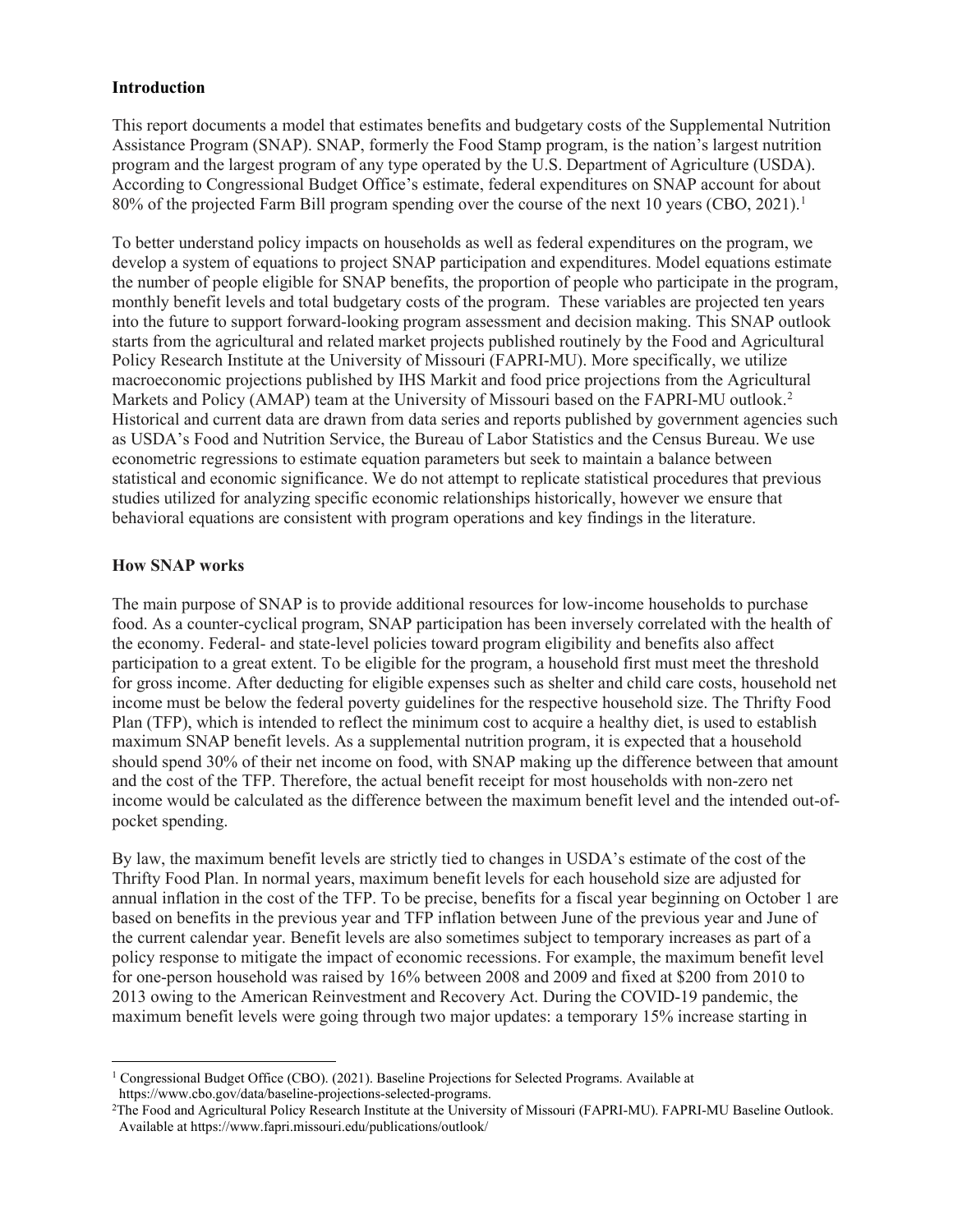January 2021 and as soon as it expired, a 21% increase compared to the level before USDA reevaluated the TFP in 2021 (USDA, 2021). [3](#page-3-0)

To better reflect the real increase in the cost of TFP and therefore the purchasing power of SNAP benefits in the projected years, we develop a proxy for the TFP by constructing a TFP index, which is the weighted index of the CPIs for key food-at-home (FAH) items including meats, cereals and breads, dairy, fruits and vegetables and other FAH products. The weight for each major food group is based on the respective expenditure share estimated in the 2021 Thrifty Food Plan (USDA, 2021).

Our model is a system of equations driven by endogenous and exogenous variables (Figure 1). The endogenous variables, which are estimated, include poverty rates, the income of households in the lowest quintile, program eligibility, participation rates, average benefits, TFP index, and maximum benefit levels. Exogenous macroeconomic variables that drive the system include labor market indicators, transfer payment, and general inflation.





Notes: The flow chart runs from right (exogenous factors) to left (key program indicators). Signs in each box (- or +) denote the expected relationship with the respective dependent variable on the left-hand side. Pct denotes percentile.

<span id="page-3-0"></span><sup>3</sup> U.S. Department of Agriculture. Thrifty Food Plan, 2021. August 2021. FNS-916. Available at https://FNS.usda.gov/TFP.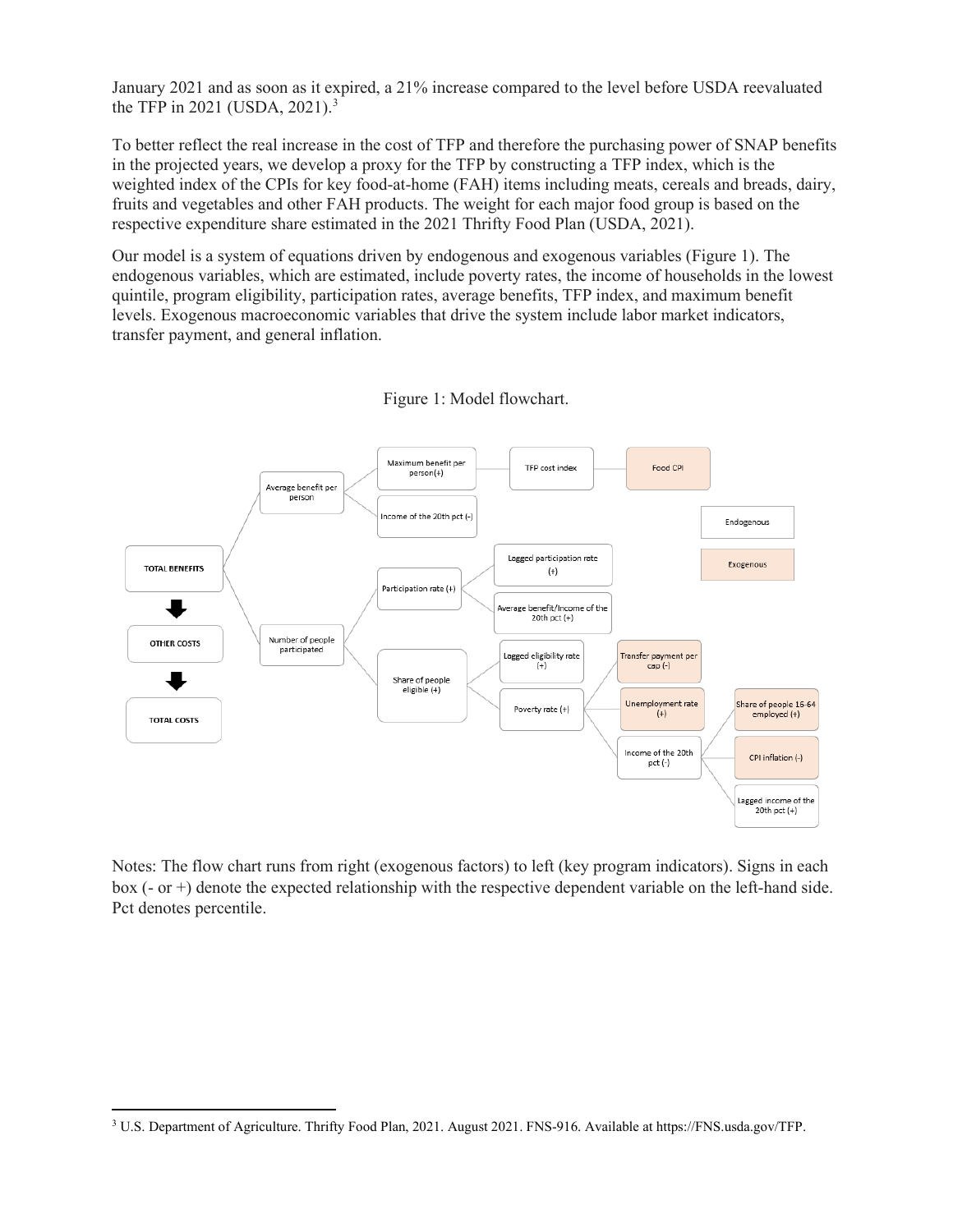### **Model Variables**

| Variable                               | <b>SOURCE</b>     | <b>UNITS</b>           | <b>Averages</b> |           |
|----------------------------------------|-------------------|------------------------|-----------------|-----------|
|                                        |                   |                        | 2002-2011       | 2012-2021 |
| <b>Unemployment rate</b>               | <b>IHS</b> Markit | Percent                | 6.5             | 5.7       |
| <b>Employment</b>                      | <b>IHS</b> Markit | Millions               | 141.0           | 150.0     |
| Population                             | <b>IHS</b> Markit | Millions               | 300.5           | 324.8     |
| <b>Population over 16</b>              | <b>IHS</b> Markit | Millions               | 235.4           | 259.6     |
| <b>Population 16-64</b>                | <b>IHS</b> Markit | Millions               | 197.3           | 209.3     |
| Labor force under 65                   | <b>IHS Markit</b> | Millions               | 145.1           | 149.7     |
| Real disposable income per capita      | <b>IHS</b> Markit | Thousand 2012 dollars  | 37.2            | 42.9      |
| Nominal disposable income              | <b>IHS</b> Markit | <b>Billion</b> dollars | 10068.9         | 14865.7   |
| Nominal disposable income per capita   | Calculated        | <b>Dollars</b>         | 33421.5         | 45683.8   |
| <b>Transfer payment</b>                | <b>IHS</b> Markit | <b>Billion</b> dollars | 1769.8          | 3059.7    |
| Government transfer per capita         | Calculated        | Dollars/person         | 4492.8          | 5949.1    |
| Consumer price index (CPI) - All urban | <b>IHS</b> Markit | $1982 - 84 = 1$        | 2.0             | 2.5       |
| <b>Annual CPI Inflation</b>            | Calculated        | Percent                | 2.4             | 1.9       |
| <b>Consumer food CPI</b>               | AMAP              | $1982 - 84 = 100$      | 201.1           | 251.6     |
| Food CPI annual change                 | Calculated        | Percent                | 2.8             | 2.9       |
| Food at home (FAH) CPI                 | <b>AMAP</b>       | $1982 - 84 = 100$      | 199.7           | 241.6     |
| <b>FAH CPI annual change</b>           | <b>AMAP</b>       | Percent                | 2.7             | 2.8       |
| <b>Cereal and Bakery</b>               | <b>AMAP</b>       | $1982 - 84 = 100$      | 225.9           | 274.9     |
| Meat                                   | AMAP              | $1982 - 84 = 100$      | 191.9           | 252.1     |
| <b>Dairy</b>                           | <b>AMAP</b>       | $1982 - 84 = 100$      | 189.4           | 221.2     |
| <b>Fruit and Vegetables</b>            | AMAP              | $1982 - 84 = 100$      | 254.6           | 297.1     |
| <b>Other Food At Home</b>              | <b>AMAP</b>       | $1982 - 84 = 100$      | 176.2           | 210.6     |
| <b>TFP</b> index                       | Calculated        | $1982 - 84 = 100$      | 307.9           | 315.1     |
| TFP index annual change                | Calculated        | Percent                | 2.5             | 2.4       |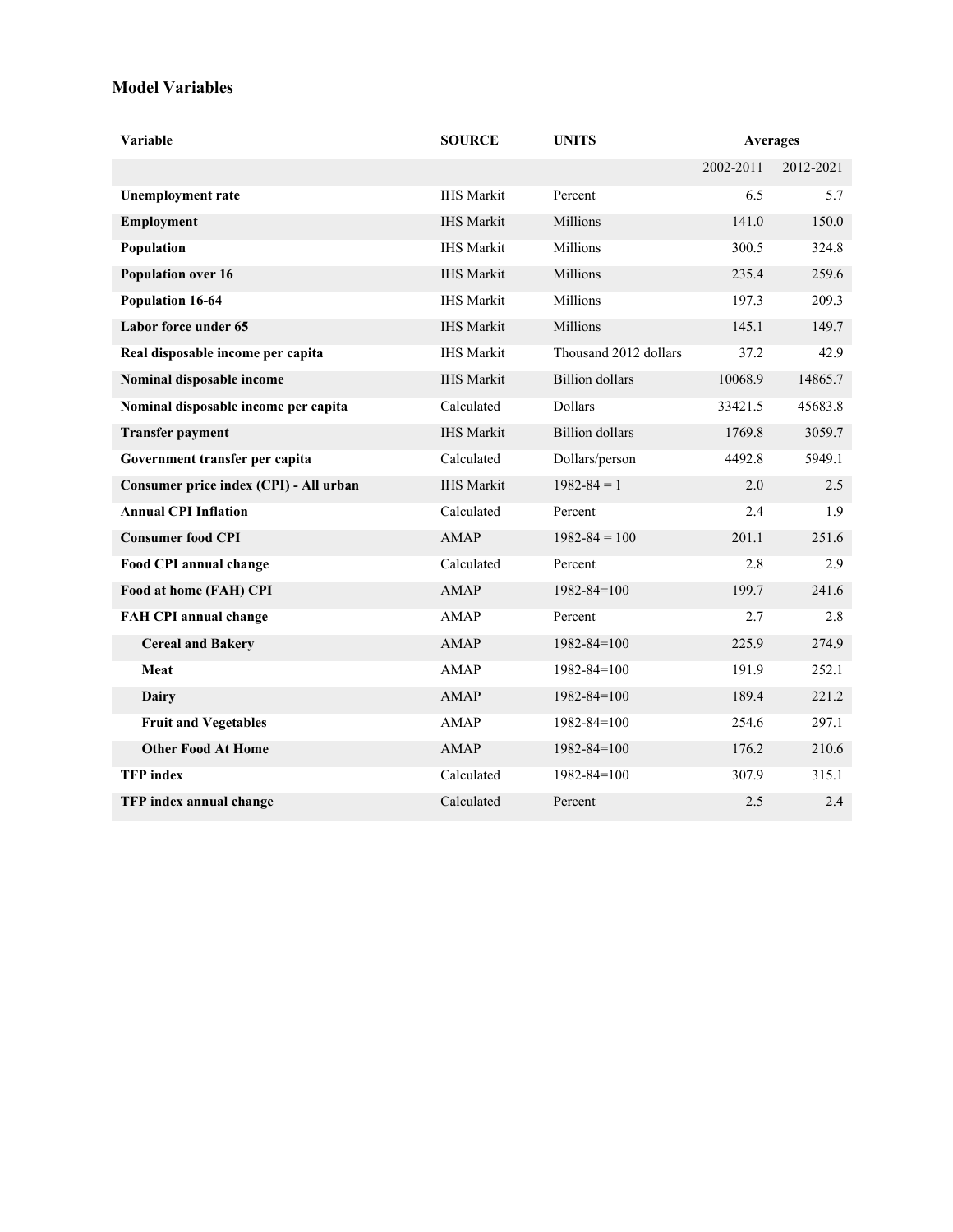| Variable                                              | <b>SOURCE</b> | <b>UNITS</b>           | <b>Averages</b> |           |
|-------------------------------------------------------|---------------|------------------------|-----------------|-----------|
|                                                       |               |                        | 2002-2011       | 2012-2021 |
| Other calculated variables                            |               |                        |                 |           |
| Mean household income at the 20th percentile, real    | Census        | 1990 Dollars           | 7043.3          | 7018.4    |
| Mean household income at the 20th percentile, nominal | Census        | Dollars                | 10922.9         | 13234.9   |
| Percent of population below the poverty line          | Census        | Percent                | 13.2            | 12.8      |
| Percent of population eligible                        | Calculated    | Percent                | 14.2            | 15.9      |
| Number of people eligible                             | Calculated    | Millions               | 42.8            | 51.5      |
| <b>Participation rate</b>                             | <b>USDA</b>   | Percent                | 66.7            | 83.8      |
| <b>Average participation</b>                          | <b>USDA</b>   | <b>Millions</b>        | 28.9            | 43.1      |
| Average monthly benefit per person                    | <b>USDA</b>   | Dollars per person     | 102.9           | 139.4     |
| <b>Total benefits</b>                                 | <b>USDA</b>   | <b>Billion</b> dollars | 37.5            | 71.9      |
| All other costs                                       | Calculated    | <b>Billion</b> dollars | 2.9             | 4.4       |
| <b>Total program costs</b>                            | <b>USDA</b>   | <b>Billion</b> dollars | 40.4            | 76.3      |
| Maximum monthly benefit for one-person household      | <b>USDA</b>   | Dollars                | 164.7           | 197.8     |
| Share of population over 16 employed                  | Calculated    | Percent                | 59.9            | 57.8      |
| Share of population 16-64 employed                    | Calculated    | Percent                | 68.8            | 67.4      |
| Real average benefits                                 | Calculated    | $1982 - 84 = 100$      | 50.8            | 55.2      |
| Average benefits/20th percentile of income            | Calculated    | Percent                | 11.3            | 12.6      |
| Average benefit/Maximum benefit                       | Calculated    | Percent                | 63.9            | 70.1      |
| Share of population receiving SNAP benefits           | Calculated    | Percent                | 9.6             | 13.3      |